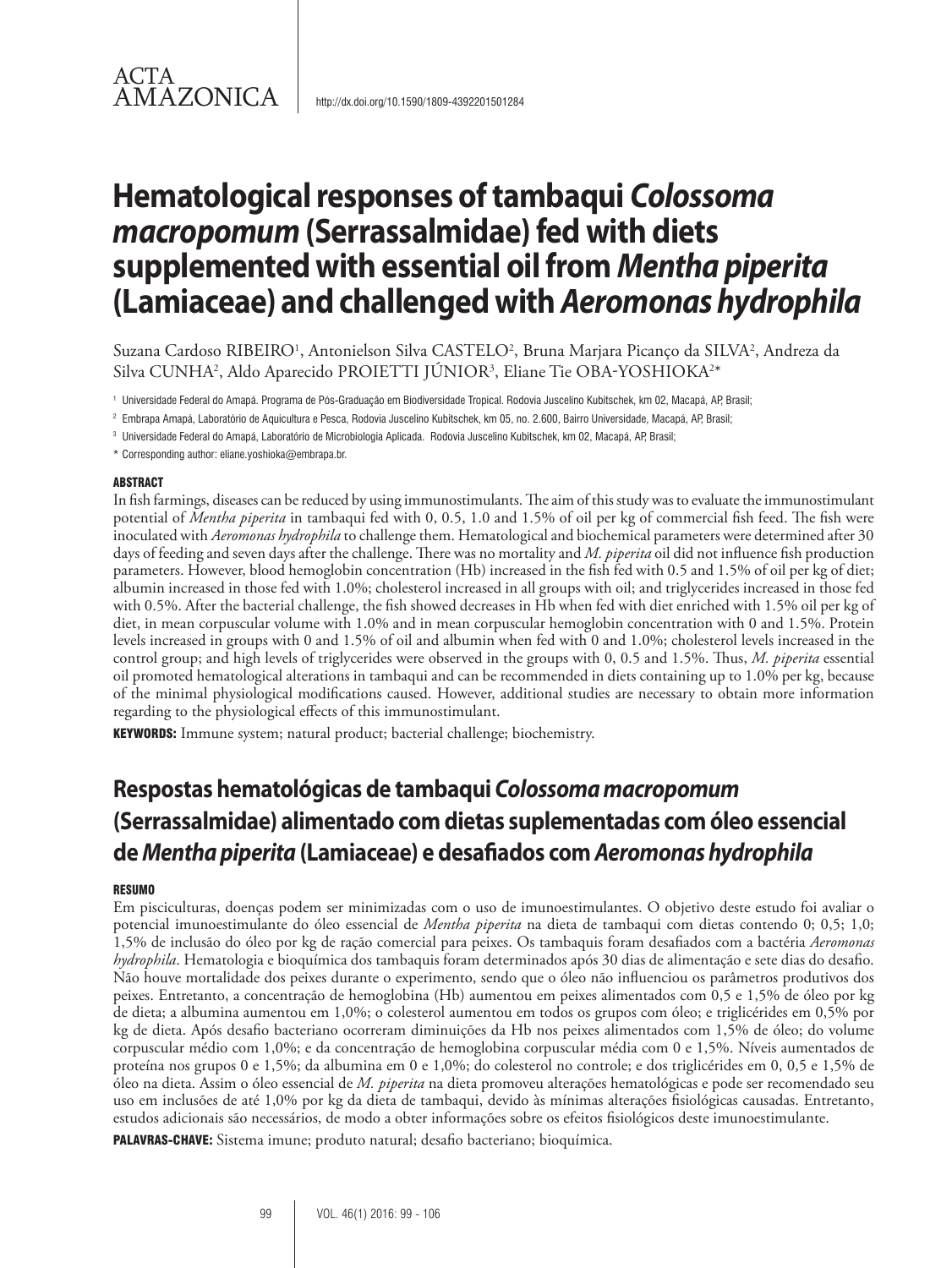Hematological responses of tambaqui *Colossoma macropomum* (Serrassalmidae) fed with diets supplemented with essential oil from *Mentha piperita* (Lamiaceae) and challenged with *Aeromonas hydrophila*

### **INTRODUCTION**

Use of antibiotics and chemotherapeutics for treatment and prophylaxis in aquaculture can have many negative impacts, and this has led to a search for alternative products, such as probiotics and immunostimulants from plants (Logambal *et al*. 2000; Biller-Takahashi and Urbinati 2014; Mehana *et al*. 2015). Evaluation of the use of phytochemicals in aquaculture is a relatively new research area, but this has been generating promising results (Anderson 1992; Citarasu 2010; Biller-Takahashi and Urbinati 2014).

In *Lates calcarifer*, *Allium sativum* causes hematological changes and improves both oxygen transport and the immune response (Talpur and Ikhwanuddin 2012); *Ocimum basilicum* (basil) increases the resistance of *Cyprinus carpio* against infection by *Aeromonas hydrophila* (Amirkhani and Firouzbaksh 2015); and diets containing *Mangifera indica*  (mango) kernel increase the resistance of *L. rohita* (Sahu *et al*. 2007). Astaxanthin, a carotenoid pigment produced by some algae, and bacteria, was used at concentrations of 50 and 100 mg kg-1 in the diet of common carp *C. carpio* and, was found to stimulate growth, hematological alterations, immune response and specific bacterial disease protection (Jagruthi *et al*. 2014).

*Aeromonas hydrophila* is among the pathogenic bacteria that have been correlated with high levels of fish mortality, on fish farms throughout the world over the last decade, thus resulting in huge economic losses (Monette *et al*. 2006). This bacterium is frequently associated with hemorrhagic septicemia, fin erosion and abdominal cavity distension, among other pathological conditions (Paniagua *et al*. 1990; Joseph and Carnahan 1994; Silva *et al*. 2012). The use of antibiotics as a preventive measure has been questioned (Kaskhedikar and Chhabra 2010), because this alters the intestinal microbiota and induces bacterial resistance through nonspecific defense mechanisms (Sakai 1999). In this manner, immunostimulants have shown beneficial effects for fish farms, not only as an alternative for disease management, but also for promoting growth and achieving improvements of both specific and the nonspecific the immune system (Harikrishnan and Balasundaram 2008; Harikrishnan *et al*. 2009 a,b; Mehana *et al*. 2015).

The tambaqui is a native fish species of the Amazon region and is farmed in many regions of Brazil. It successfully adapts to captive farming, because of good feed conversion, good growth, easy handling and good availability of juveniles (Val *et al*. 2000; Izel and Melo 2004; Tavares-Dias 2011).

Thus, the present study aimed to evaluate the hematological responses of tambaqui after being fed with a diet that included essential oil from *M. piperita*, as an immunostimulant, and after application of a bacterial challenge protocol using *A. hydrophila*, in order to evaluate the immunocompetence and disease resistance of this fish species, consequent to the use of this immunostimulant in its diet.

#### **MATERIALS AND METHODS**

This experiment was authorized by Embrapa (proc. no. 02001.002877/2014-64) and IBAMA (no. 002/2008), in accordance with current Brazilian legislation. Tambaqui specimens were acquired from local fish farms at an average weight of  $36.0 \pm 7.7$  g and were transported to Embrapa Amapá, in Macapá (AP). They were randomly distributed to 12 water tanks (20 fish per tank) with a capacity of 500 L. These tanks were connected to a biological filter, with continuous water flow and constant aeration, so as to maintain constancy of physicochemical variables: dissolved oxygen (DO) 7.32 ± 0.58 mg L-1 (HI 9146, HANNA, Woonsocket, RI, USA); pH 7.46 ± 0.46 (Ecosense pH 100, YSI, China); temperature  $27.78 \pm 0.52$  °C (Ecosense pH 100, YSI, China); ammonia 0.4 ± 0.1 mg L-1 (HI 96715C, HANNA, Woonsocket, USA, RI,); alkalinity  $26.43 \pm 14.3$  mg CaCO<sub>3</sub> L<sup>-1</sup> (Acqua Supre, Acqua Análises, Jundiaí, SP, Brazil); and hardness 16.67 ± 8.56 mg CaCO<sub>3</sub> L<sup>-1</sup> (Acqua Supre, Acqua Análises, Jundiaí, SP, Brazil). The fish were kept under laboratory conditions for 20 days and were fed with commercial fish food containing 32% crude protein (CP). Tank cleaning was performed every three days to remove excess food and feces.

Four diets were tested: 0% or control, without inclusion of the oil; 0.5%: inclusion of 0.5%; 1.0%: inclusion of 1.0%; and 1.5%: inclusion of 1.5% of the essential oil from *M. piperita* per kg of commercial fish food. The treatments were performed in triplicate, such that the fish were fed until apparent satiety, twice daily (8:00 and 16:00 hours). The *M. piperita* essential oil samples were obtained from the Medicinal Plant Laboratory, Embrapa Western Amazon (Manaus, AM). The *M. piperita* essential oil presented the following chemical components: alpha-pinene (1.1%), betapinene (1.9%), myrcene (1.1%), *p*-cymene (4.6%), limonene (3.1%), menthone (18.2%), iso-menthone (13.4%), menthol (30.8%), 4-terpineol (1.5%), pulegone (13.7%) and menthyl acetate (9.7%). To incorporate the essential oil into the diet, solutions for each level of inclusion were prepared using cereal alcohol (Dairiki *et al*. 2013), adding *M. piperita* essential oil at the necessary quantity. These solutions were sprayed manually onto commercial fish food (32% CP and 4 mm ration size) to be incorporated into it. The food was then dried at room temperature for 24 hours before its use in feeding the fish.

After the 30-day feeding period, blood collection was performed by caudal vein puncture in fifteen fish from each treatment, using sodium heparin anticoagulant, after they had previously been anesthetized using 0.1% benzocaine (Sigma-Aldrich, St. Louis, MO, USA). The blood samples collected were kept on ice to obtain the hematocrit (Ht),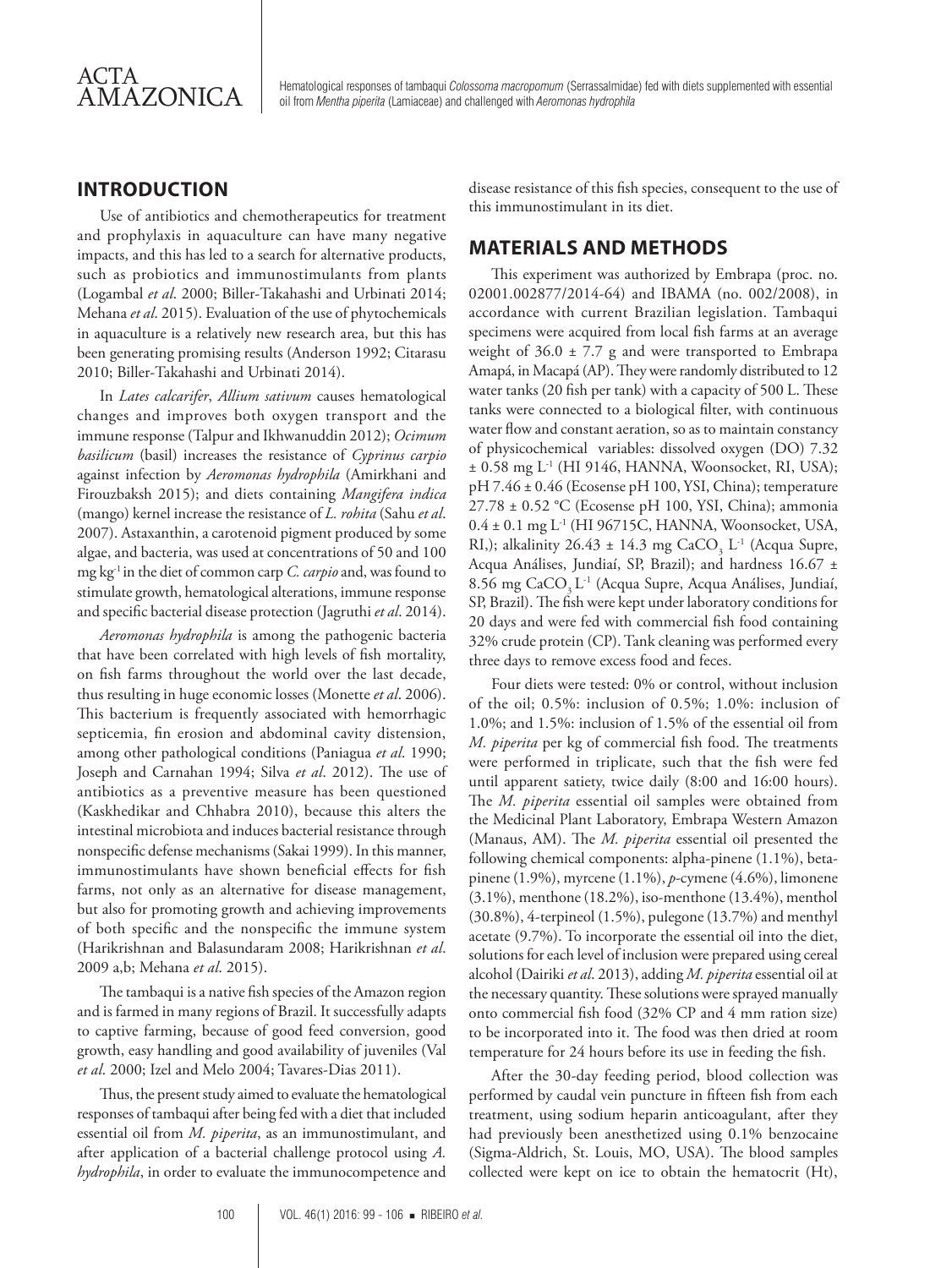

hemoglobin concentration (Hb) and erythrocytes count (Er); and to calculate Wintrobe's hematimetric index: mean corpuscular volume (MCV), mean corpuscular hemoglobin (MCH) and mean corpuscular hemoglobin concentration (MCHC), in accordance with Ranzani-Paiva *et al*. (2013). The remaining blood was centrifuged at 13.709 *g* for 5 min (Centrifuge 5424, Eppendorf, Hamburg, Germany). The plasma samples thus obtained were used to determine the concentrations of glucose, protein, albumin, cholesterol and triglycerides using colorimetric kits (Bio Tecnica®, Varginha, MG, Brazil), and absorbance readings were performed using a spectrophotometer (Biospectro SP-220; Curitiba, PR, Brazil).

After blood sample collection, the remaining tambaqui specimens were infected with *A. hydrophila* (ATCC 7966) (Seshadri *et al*. 2006). For this, the fish were intraperitoneally inoculated with *A. hydrophila* at a concentration of 1.5 x 108 UFC mL<sup>-1</sup>. For 15 days, these fish were observed with regard to mortality and clinical signs of occurrences of aeromonosis, such as hemorrhagic petechiae, abdominal cavity distension, ulcerative injuries on the body surface, fin hemorrhage, fish isolated from the shoal and blackish coloring, among others. Seven days after inoculation of the bacterium, blood collection was performed on nine fish per treatment.

The results obtained from the hematological and biochemical evaluations on the fish, after they had been fed with diets containing different levels of *M. piperita* essential oil (0, 0.5, 1.0 and 1.5%), and after bacterial challenge, were statistically compared using parametric and nonparametric tests to find out which groups were different between each other (P < 0.05), after applying the normality test (Zar 2010).

### **RESULTS**

The bacterial challenge with *A. hydrophila* at a concentration of 1.5 x 108 UFC mL-1, performed on tambaqui of the present study, did not produce any clinical signs of aeromonosis (from viewing the external appearance of the fish) and there were no deaths.

The concentrations of essential oil from *M. piperita* that were tested in the diets, in the present study, did not influence the fish production performance parameters, since there were no significant differences in weight gain, although there was a tendency towards reduction in the group fed with 1.0% of oil in the diet (Table 1).

The hemoglobin concentration in tambaquis fed with diets containing 0.5 and 1.5% of *M. piperita* essential oil increased significantly in relation to the other diets. After experimental bacterial infection with *A. hydrophila*, a decrease in Hb was observed among the fish fed with 1.5% of oil in the diet (P<0.05). The inclusion of the essential oil did not change the MCV of the tambaquis, but the MCV decreased after the bacterial challenge

in the group fed with the diet that included 1.0% of *M. piperita* oil. Feeding with *M. piperita* oil did not alter the MCHC values, but after the bacterial challenge with *A. hydrophila*, these values decreased in the control fish group (0%) and the group with 1.5% of oil in the diet (Table 2).

The plasma glucose concentrations in the tambaquis fed with diets containing *M. piperita* oil did not show any alterations, even after the bacterial challenge. The plasma protein concentration in the tambaquis only showed an alteration after the bacterial challenge, with increased values in the groups with 0 and 1.5% of the essential oil in the diet. Increased levels of albumin were found in the fish fed with diets containing 0 and 1.0% of the oil after the bacterial challenge.

The plasma cholesterol levels increased in all the fish fed with diets containing essential oil (from 0.5 to 1.5% inclusion per kg of diet). After the bacterial challenge, only the control group presented a significant increase in cholesterol levels. The plasma triglyceride values were lowest in the fish fed with diets enriched with 0.5% of essential oil. However, after the challenge with *A. hydrophila*, the fish fed with 0, 0.5 and 1.5% of oil in the diet presented significantly increased values.

### **DISCUSSION**

The inclusion levels of 0.5 to 1.5% of *M. piperita* essential oil used in the diet for the tambaquis did not promote weight gain. This was contrary to the study by Talpur (2014), who reported body weight gain in *L. calcarifer*, with levels of 2 to 5 g of *M. piperita* leaves per kg of food. Moreover, this author reported that there was a good feed conversion rate with higher amounts of *M. piperita* in the diet, coming from this plant's characteristic of stimulating fish appetite. According to Sharafi *et al*. (2010), *M. piperita* essential oil presents very important antioxidant properties and is appropriate for use in food, cosmetics and medicine. Thus, it has been found that the form of use of the plant, i.e. its leaves (Talpur 2014) or its essential oil (Sharafi *et al*. 2010; present study), can influence the acceptance of the diet by fish and the action of its bioactive components.

The coefficient of variation among the tambaquis after feeding on *M. piperita* essential oil was higher (57%) when fed with diets containing 0.5% of the essential oil, in relation to the other groups. The coefficient of variation was 29% for fish fed without essential oil; 39% for fish fed with 1.0% of oil in the diet; and 40% in fish fed with 1.5% oil in the diet. This may indicate that the acceptance of diets with inclusion of this oil was not good among the fish, especially among those fed with diets containing 0.5% of oil in the diet. The fish that may have accepted the diet best were possibly those fed with 1.0% of the oil, because the FCR was 1.66 (Table 1). However, in terms of performance, the fish with the best FCR were those that received the diet without essential oil.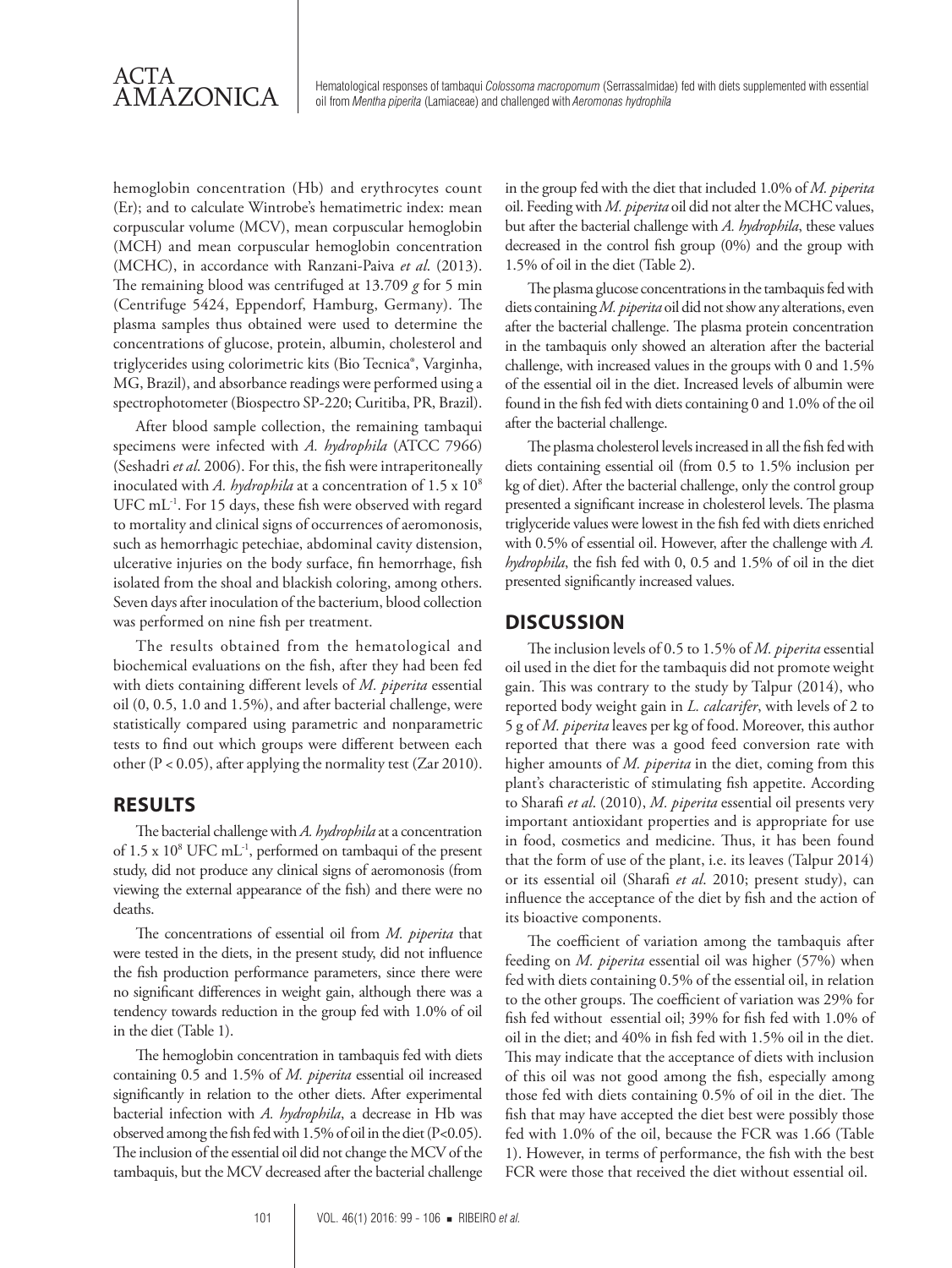Hematological responses of tambaqui *Colossoma macropomum* (Serrassalmidae) fed with diets supplemented with essential oil from *Mentha piperita* (Lamiaceae) and challenged with *Aeromonas hydrophila*

Table 1. Initial and final weight, weight gain (mean  $\pm$  standard deviation) and feed conversion rate (FCR) of tambagui groups fed with diets containing 0, 0.5, 1.0 and 1.5% of *Mentha piperita* essential oil per kg of diet for 30 days.

|                    | Inclusion levels of <i>M. piperita</i> essential oil |                   |                   |                   |  |
|--------------------|------------------------------------------------------|-------------------|-------------------|-------------------|--|
|                    | 0%                                                   | 0.5%              | 1.0%              | 1.5%              |  |
| Initial weight (g) | $20.35 \pm 4.84$                                     | $20.74 \pm 4.64$  | $20.19 \pm 4.74$  | $20.10 \pm 3.33$  |  |
| Final weight (g)   | $75.81 \pm 22.39$                                    | $63.56 \pm 36.09$ | $59.13 \pm 23.03$ | $68.74 \pm 27.74$ |  |
| Weight gain (g)    | $58.15 \pm 19.21$                                    | $44.20 \pm 34.54$ | $38.94 \pm 22.69$ | $48.64 \pm 28.36$ |  |
| <b>FCR</b>         | 1.07                                                 | 1.42              | 1.66              | 1.28              |  |

There were no statistical differences  $(P > 0.05)$ .

**Table 2.** Hematocrit (Ht), hemoglobin concentration (Hb), erythrocytes count (Er) and hematocrit indices (mean corpuscular volume, MCV; mean corpuscular hemoglobin, MCH and mean corpuscular hemoglobin concentration, MCHC) (mean  $\pm$  standard deviation) of tambaqui groups fed with diets containing 0, 0.5, 1.0 and 1.5% of *Mentha piperita* essential oil per kg of diet for 30 days, before *Aeromonas hydrophila* challenge and seven days afterwards.

|                                        | Inclusion levels of M. piperita essential oil |                            |                      |                      |  |  |
|----------------------------------------|-----------------------------------------------|----------------------------|----------------------|----------------------|--|--|
|                                        | $0\%$                                         | 0.5%                       | 1.0%                 | 1.5%                 |  |  |
|                                        |                                               | Before bacterial challenge |                      |                      |  |  |
| Ht $(\%)$                              | $17.54 \pm 3.73a$                             | $19.75 \pm 3.36a$          | $18.20 \pm 4.16a$    | $19.65 \pm 2.22a$    |  |  |
| Hb $(g \, dL^{-1})$                    | $5.71 \pm 1.27$ b                             | $6.83 \pm 0.98a$           | $6.30 \pm 1.32b$     | $7.76 \pm 0.62a$     |  |  |
| Er (x10 $^{6}$ $\mu$ L <sup>-1</sup> ) | $1.04 \pm 0.34a$                              | $0.93 \pm 0.25a$           | $0.94 \pm 0.35a$     | $1.04 \pm 0.34a$     |  |  |
| MCV (fL)                               | $181.09 \pm 62.41a$                           | $192.20 \pm 58.43a$        | $169.25 \pm 41.52a$  | $181.09 \pm 62.41a$  |  |  |
| $MCH$ (g dL <sup>-1</sup> )            | $70.33 \pm 14.37a$                            | 65.97 $\pm$ 15.98a         | $67.24 \pm 10.74a$   | $65.63 \pm 10.29a$   |  |  |
| MCHC $(g \, dL^{-1})$                  | $42.46 \pm 16.76a$                            | $34.33 \pm 8.33a$          | $39.29 \pm 12.16a$   | $42.93 \pm 13.68a$   |  |  |
|                                        |                                               | After bacterial challenge  |                      |                      |  |  |
| Ht $(\%)$                              | $20.05 \pm 2.97a$                             | $19.94 \pm 3.08a$          | $16.28 \pm 4.53a$    | $18.50 \pm 3.31a$    |  |  |
| Hb $(g \, dL^{-1})$                    | $5.29 \pm 2.26a$                              | $5.94 \pm 1.64a$           | $4.60 \pm 2.21a$     | $4.29 \pm 1.79a*$    |  |  |
| Er ( $x10^6$ $\mu$ L <sup>-1</sup> )   | $0.66 \pm 0.18a$                              | $0.71 \pm 0.22a$           | $0.89 \pm 0.37a$     | $1.21 \pm 0.24a$     |  |  |
| MCV (fL)                               | $271.90 \pm 176.32a$                          | $248.37 + 139.73a$         | $107.85 \pm 38.73a*$ | $187.59 \pm 106.33a$ |  |  |
| $MCH$ (g dL <sup>-1</sup> )            | $95.82 \pm 27.79a$                            | $75.59 \pm 22.23ab$        | $51.26 \pm 10.65b$   | $60.71 \pm 14.19b$   |  |  |
| MCHC $(g \, dL^{-1})$                  | $35.72 \pm 16.37a*$                           | $35.95 \pm 18.66a$         | $46.70 \pm 18.03a$   | $36.32 \pm 18.80a*$  |  |  |

Small different letters in the same row indicate statistically significant differences (P < 0.05) among essential oil inclusion levels; asterisk (\*) indicates statistically significant<br>differences (P < 0.05) between value

Table 3. Glucose, protein, albumin, cholesterol and triglycerides plasma levels (mean  $\pm$  standard deviation) of tambaqui groups fed with diets containing 0, 0.5, 1.0 and 1.5% of *Mentha piperita* essential oil per kg of diet for 30 days, before *Aeromonas hydrophila* challenge and seven days afterwards.

|                                      | Inclusion levels of <i>M. piperita</i> essential oil |                       |                     |                      |  |
|--------------------------------------|------------------------------------------------------|-----------------------|---------------------|----------------------|--|
|                                      | 0%                                                   | 0.5%                  | 1.0%                | $1.5\%$              |  |
|                                      | Before bacterial challenge                           |                       |                     |                      |  |
| Glucose (mg $dL^{-1}$ )              | $79.25 \pm 22.50a$                                   | $87.85 \pm 24.93a$    | $85.48 \pm 20.80a$  | $76.49 \pm 18.02a$   |  |
| Protein $(g \, dL^{-1})$             | $3.07 \pm 0.59a$                                     | $2.81 \pm 0.81a$      | $2.68 \pm 0.54a$    | $2.50 \pm 0.45a$     |  |
| Albumin (g $dL^{-1}$ )               | $0.94 \pm 0.23a$                                     | $0.89 \pm 0.17a$      | $0.95 \pm 0.17a$    | $1.00 \pm 0.23a$     |  |
| Cholesterol (mg dL-1)                | $62.85 \pm 9.83b$                                    | $83.78 \pm 16.71a$    | $86.64 \pm 39.92a$  | $98.93 \pm 18.61a$   |  |
| Triglycerides (mg dL-1)              | $272.96 \pm 29.93a$                                  | $224.76 \pm 54.30b$   | $271.49 \pm 60.49a$ | $286.17 \pm 45.21a$  |  |
|                                      | After bacterial challenge                            |                       |                     |                      |  |
| Glucose (mg $dL^{-1}$ )              | $79.50 \pm 7.21a$                                    | $76.81 \pm 20.55a$    | $74.61 \pm 16.74a$  | $81.89 \pm 10.92a$   |  |
| Protein $(g \, dL^{-1})$             | $3.44 \pm 0.73a*$                                    | $3.14 \pm 0.42b$      | $3.30 \pm 0.25a$    | $3.23 \pm 0.36a*$    |  |
| Albumin (g $dL^{-1}$ )               | $1.09 \pm 0.10$ b*                                   | $0.98 \pm 0.20$       | $1.48 \pm 0.14a*$   | $0.97 \pm 0.12$ b    |  |
| Cholesterol (mg dL-1)                | $137.37 \pm 11.80a*$                                 | $127.58 \pm 48.54a$   | $114.65 \pm 9.28a$  | $118.18 \pm 19.39a$  |  |
| Triglycerides (mg dL <sup>-1</sup> ) | $472.57 \pm 32.78a*$                                 | $290.12 \pm 32.60$ h* | $306.28 \pm 63.60b$ | 422.15 $\pm$ 38.47a* |  |

Small different letters in the same row indicate statistically significant differences (P < 0.05) among essential oil inclusion levels; asterisk (\*) indicates statistically significant<br>differences (P < 0.05) between values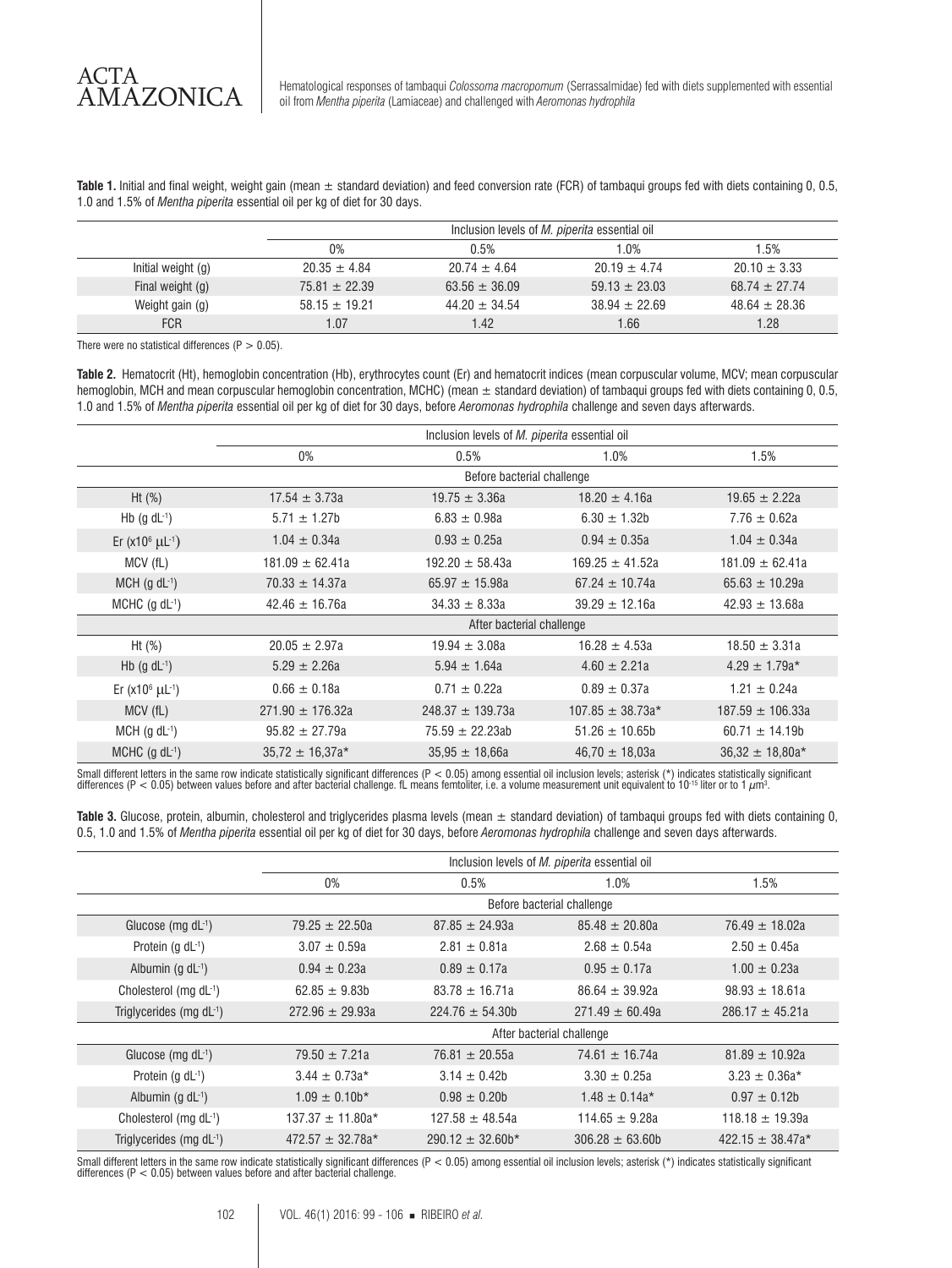

The tambaquis of the present study did not die during the experimental period and did not show any clinical signs of disease. According to Amirkhani and Firouzbaksh (2015), diets supplemented with ethanol extract of *O. basilicum* increased the resistance of *C. carpio* against infection by *A. hydrophila*, due to improvement of the nonspecific immune system. This was also observed in *L. rohita* fed with diets containing *M. indica* and challenged with *A. hydrophila* (Sahu *et al*. 2007). Ingestion of essential oil, such as from *M. piperita*, through diets, can be used as an immunostimulant, as reported for several species of plants and animals (Bairwa *et al*. 2012; Biller-Takahashi and Urbinati 2014; Mehana *et al*. 2015).

The increased hemoglobin concentration in the tambaquis fed with diets containing 0.5 and 1.5% of *M. piperita* essential oil could be related to an increase in oxygen supply, which promotes fish welfare. Similar results were found for *L. calcarifer* fed with diets containing *A. sativum* (Talpur and Ikhwanuddin 2012) and leaves of *M. piperita* (Talpur 2014). With the experimental bacterial infection, there was a decrease in Hb in the tambaqui fed with 1.5% of oil in the diet, due to the stress induced by the pathogen, as reported by Talpur and Ikhwanuddin (2012) in *L. calcarifer*. The Hb and MCHC of the tambaquis presented significant reductions after the challenge with *A. hydrophila*, consequently decreasing the O<sub>2</sub> carrying capacity of the fish (Vijayan *et al*. 1997). In this study, it was also possible to observe a decrease in MCV after the bacterial challenge, among the fish fed with diets enriched with 1.0% of *M. piperita* essential oil, probably due to the tendency towards increased number of erythrocytes in the blood with the diet included 1.0% of the essential oil from *M. piperita*.

Feeding tambaquis with diets containing *M. piperita* did not cause stress in the fish, as indicated by the maintenance of plasma glucose at levels similar to those of the control group, even after application of the bacterial challenge with *A. hydrophila*. According to Talpur (2014), the inclusion of *M. piperita* stimulated insulin action, and therefore reduced glucose levels were also observed in *L. calcarifer* after feeding. Moreover, after the bacterial challenge, the glucose reduction could be attributed to fasting, consequent to the presence of the pathogen. Only after the bacterial challenge did the plasma protein concentration increase in the fish of the control group and in the fish fed with the diet containing 1.5% of *M. piperita* essential oil. Feeding fish with garlic (*A. sativum*), ginger (*Zingiber officinale*) and neem (*Azadirachta indica*) (Talpur and Ikhwanuddin 2012; 2013 a,b) increased protein concentration in *L. calcarifer*; and this was also reported to *C. carpio* fed with *M. piperita* extract (Abasali and Mohamad 2010). However, in tambaquis fed with *M. piperita* oil, plasma protein levels remained constant. Thus, exposure of the fish to stressful situations, such as the presence of pathogens,

can result in a series of adjustments through homeostasis mechanisms (Almeida-Val *et al*. 2006).

Increased albumin levels in tambaqui plasma were observed only after the bacterial challenge in the fish fed with 0 and 1.0% inclusion of oil in the diet. Since plasma proteins include several humoral elements of the nonspecific immune system, this increase in albumin at the inclusion level of 1.0% could reflect the increase in the nonspecific immune response of tambaqui. Sahu *et al.* (2007) reported similar results, since the protein levels (albumin and globulin levels) in young *L. rohita* fed with *M. indica* were greater than the levels of the control group.

The plasma cholesterol levels increased in all the tambaquis fed with *M. piperita* essential oil. After the bacterial challenge with *A. hydrophila*, there was only an increase in the control fish, which could indicate that the immunostimulant used may have provided a protective effect for the hepatic tissue of these fish, thus not causing serious dyslipidemia. The plasma triglyceride level decreased significantly in the tambaqui fed with 0.5% of *M. piperita* oil in the diet. After the bacterial challenge, the highest triglycerides levels were found in the fish fed with 0.5 and 1.5% of *M. piperita* oil. Unlike the present study, *L. calcarifer* fed with diets containing *M. piperita* showed reductions of total lipids, triglycerides and cholesterol (Talpur 2014).

### **CONCLUSIONS**

The hematological and biochemical responses of tambaqui fed with diets supplemented with essential oil from *M. piperita* indicated that the oil had positive effects, due to plasma protein increases. The use of this essential oil can be recommended in diets for tambaquis at levels of up to 1.0% per kg of food for 30 days, because of the minimal physiological modifications that are caused. Nonetheless, additional studies using essential oil from *M. piperita* in diets for tambaquis over different feeding periods are necessary, in order to obtain information regarding to the physiological effects of this immunostimulant on these fish.

### **ACKNOWLEDEGMENTS**

To E.C. Chagas for the donation of the essential oil from *Mentha piperita*. To the Brazilian Agricultural Research Corporation (Embrapa) and to the Fundação de Amparo à Pesquisa do Estado do Amapá (FAPEAP - Grant number 250.203.063/2014) for the financial grants.

#### **REFERENCES**

Abasali, H.; Mohamad, S. 2010. Immune response of common carp (*Cyprinus carpio*) fed with herbal immunostimulants diets. *Agricultural Journal*, 5: 163-172.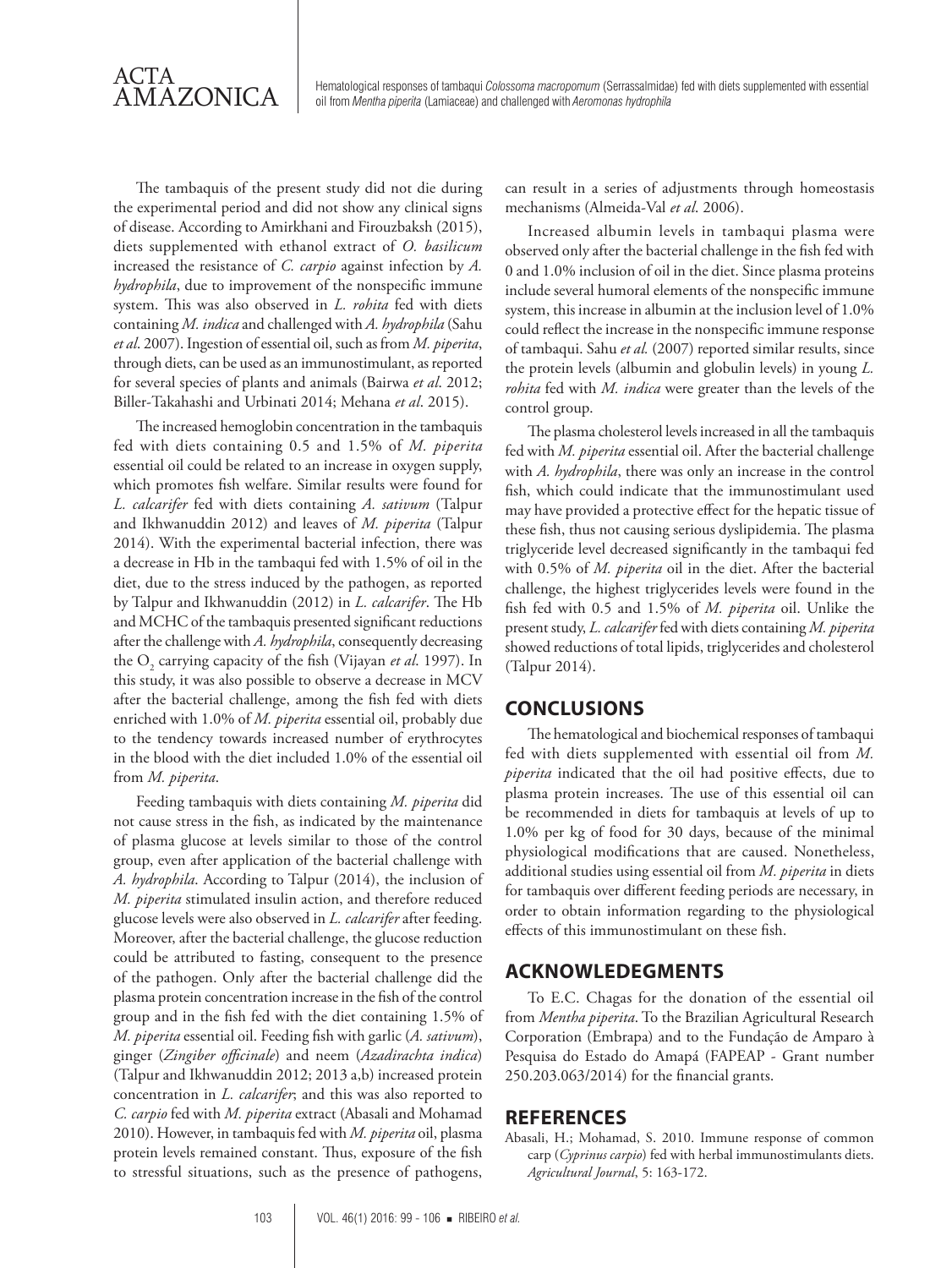## ACTA AMAZONICA

Hematological responses of tambaqui *Colossoma macropomum* (Serrassalmidae) fed with diets supplemented with essential oil from *Mentha piperita* (Lamiaceae) and challenged with *Aeromonas hydrophila*

- Almeida-Val, V.M.F.; Chippari-Gomes, A.R.; Lopes, N.P. 2006. Metabolic and physiological adjustments to low oxygen and high temperature in fishes of the Amazon. In: Val., A.L., Almeida-Val, V.M.F. and Randall, D.J. (Eds.), Fish Physiology, v. 21, Elsevier, Heildelberg, p. 443-500.
- Amirkhani, N.; Firouzbaksh, F. 2015. Protective effects of basil (*Ocimum basilicum*) ethanolic extract supplementation diets against experimental *Aeromonas hydrophila* infection in common carp (*Cyprinus carpio*). *Aquaculture Research*, 46: 716-724.
- Anderson, D.P. 1992. Immunostimulants, adjuvants, and vaccine carriers in fish: applications to aquaculture. *Annual Review of Fish Diseases*, 2: 281-307.
- Bairwa, M.K.; Jakhar, J.K.; Satyanarayana, Y.; Reddy A.D. 2012. Animal and plant originated immunostimulants used in aquaculture. *Journal of Natural Products Resources*, 2: 397-400.
- Biller-Takahashi, J.D.; Urbinati, E.C. 2014. Fish Immunology. The modification and manipulation of the innate immune system: Brazilian studies. *Anais da Academia Brasileira de Ciências*, 86: 75-87.
- Citarasu, T. 2010. Herbal medicines: a new opportunity for aquaculture industry. *Aquaculture International*, 18: 403-414.
- Dairiki, J.K., Majolo, C.; Chagas, E.C.; Chaves, F.C.M.; Oliveira, M.R.; Moraes, I.S. 2013. Procedimento para inclusão de óleos essenciais em rações para peixes. Circular Técnica, 42, Embrapa Amazônia Ocidental, Manaus, Amazonas, 8 p.
- Harikrishnan R.; Balasundaram, C. 2008. In vitro and in vivo studies of the use of some medicinal herbals against fish pathogen *Aeromonas hydrophila* in goldfish. *Journal of Aquatic Animal Health*, 20: 165-176.
- Harikrishnan, R.; Balasundaram, C.; Heo, M.-S. 2009b. Effect of chemotherapy, vaccines and immunostimulants on innate immunity of goldfish infected with *Aeromonas hydrophila*. *Diseases of Aquatic Organisms*, 88: 45-54.
- Harikrishnan, R.; Balasundaram, C.; Kim, M.-C.; Kim, J.-S.; Han, Y.-T.; Heo, M.-S. 2009a. Innate immune response and disease resistance in *Carassius auratus* by triherbal solvent extracts. *Fish & Shellfish Immunology*, 27: 508-515.
- Izel, A.C.U.; Melo, L.A.S. 2004. Criação de tambaqui (*Colossoma macropomum*) em tanques escavados no estado do Amazonas. Série Documentos, 32, Embrapa Amazônia Ocidental, Manaus, Amazonas, 19p.
- Jagruthi, C.; Yogeshwari, G.; Anbazahan, S.M.; Mari, L.S.S.; Arockiaraj, J.; Mariappan, P.; *et al*. 2014. Effect of dietary astaxanthin against *Aeromonas hydrophila* infection in common carp, *Cyprinus carpio*. *Fish & Shellfish Immunology*, 41: 674-680.
- Joseph, S.W.; Carnahan, A. 1994. The isolation, identification, and systematics of the motile *Aeromonas* species. *Annual Review of Fish Diseases*, 4: 315-343.
- Kaskhedikar, M.; Chhabra, D. 2010. Multiple drug resistance in *Aeromonas hydrophila* isolates of fish. *Veterinary World*, 3: 76-77.
- Logambal, S.M.; Venkatalakshmi, S.; Michael, R.D. 2000. Immunostimulatory effect of leaf extract of *Ocimum sanctum* Linn. in *Oreochromis mossambicus* (Peters). *Hydrobiologia*, 430, 113-120.
- Mehana, E.E.; Rahmani, A.H.; Aly, S.M. 2015. Immunostimulants and fish culture: an overview. *Annual Research & Review in Biology*, 5; 477-489.
- Monette, S.; Dallaire, A.D.; Mingelbier, M.; Groman, D.; Uhland, C.; Richard, J.-P.; et al. 2006. Massive mortality of common carp *(Cyprinus carpio carpio)* in the St. Lawrence River in 2001: diagnostic investigation and experimental induction of lymphocytic encephalitis. *Veterinary Pathology*, 43: 302-310.
- Paniagua, C., Rivero, O., Anguita, J.; Naharro G. 1990. Pathogenicity factors and virulence for rainbow trout (*Salmo gairdneri*) of motile *Aeromonas* spp. isolated from a river. *Journal of Clinical Microbiology*, 28: 350-355.
- Ranzani-Paiva, M.J.; Pádua, S.B; Tavares-Dias, M.; Egami, M. 2013. Métodos para análise hematológica em peixes. Eduem, Maringá, Paraná, 140p.
- Sakai, M.1999. Current research status of fish immunostimulants. *Aquaculture*, 172, 63-92.
- Sahu, S.; Das, B.K.; Pradhan, J.; Mohapatra, B.C.; Mishra, B.K.; Sarangi, N. 2007. Effect of *Mangifera indica* kernel as a feed additive on immunity and resistance to *Aeromonas hydrophila*  in *Labeo rohita* fingerlings. *Fish & Shellfish Immunology*, 23, 109-118.
- Seshadri, R.; Joseph, S.W.; Chopra, A.K.; Sha, J.; Shaw, J.; Graf, J.; *et al.* 2006. Genome sequence of *Aeromonas hydrophila* ATCC 7966T: Jack of all trades. *Journal of Bacteriology*, 88: 8272-8282.
- Sharafi, S.M.; Rasooli, I.; Owlia, P.; Taghizadeh, M.; Astaneh, S.D.A. 2010. Protective effects of bioactive phytochemicals from *Mentha piperita* with multiple health potentials. *Pharmacognosy Magazine*, 6: 147-153.
- Silva, B.C. da; Mouriño, J.L.P.; Vieira, F.N.; Jatobá, A., Seiffert, W.Q.; Martins, M.L. 2012 Haemorrhagic septicaemia in the hybrid surubim (*Pseudoplatystoma corruscans* × *Pseudoplatystoma fasciatum*) caused by *Aeromonas hydrophila*. *Aquaculture Research*, 43, 908-916.
- Talpur, A.D. 2014. *Mentha piperita* (Peppermint) as feed additive enhanced growth performance, survival, immune response and disease resistance of Asian seabass, *Lates calcarifer* (Bloch) against *Vibrio harveyi* infection. *Aquaculture*, 420-421: 71-78.
- Talpur, A.D., Ikhwanuddin, M. 2013b. *Azadirachta indica* (neem) leaf dietary effects on the immunity response and disease resistance of Asian seabass, *Lates calcarifer* challenged with *Vibrio harveyi*. *Fish & Shellfish Immunolology*, 34: 254-264.
- Talpur, A.D., Ikhwanuddin, M., 2013a. Nutritional effects of ginger (*Zingiber officinale* Roscoe) on immune response of Asian sea bass, *Lates calcarifer* (Bloch) and disease resistance against *Vibrio harveyi*. *Aquaculture*, 400-401: 46-52.
- Talpur, A.D.; Ikhwanuddin, M. 2012. Dietary effects of garlic (*Allium sativum*) on haemato-immunological parameters, survival, growth, and disease resistance against *Vibrio harveyi* infection in Asian sea bass, *Lates calcarifer* (Bloch). *Aquaculture*, 364-365: 6-12.
- Tavares-Dias, M. 2011. Piscicultura continental no Estado do Amapá: diagnóstico e perspectivas. Boletim de Pesquisa e Desenvolvimento, 81, Embrapa Amapá, Macapá, Amapá, 42p.